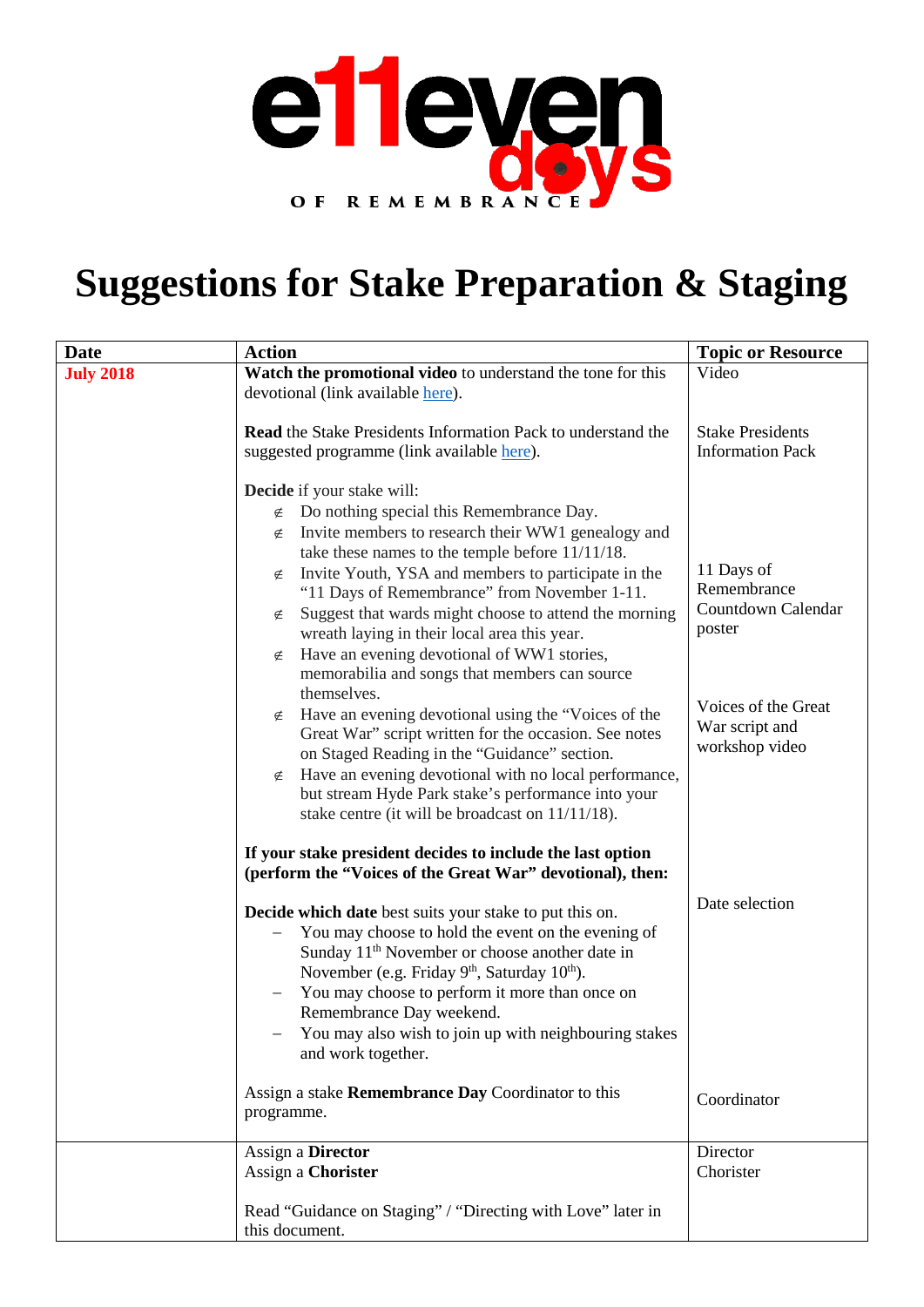| Director, Chorister & Event Coordinator to decide on scale     | Level of production     |
|----------------------------------------------------------------|-------------------------|
| and nature of stake production                                 |                         |
| Decisions such as whether it will take place in the            |                         |
| chapel or cultural hall will determine the need for            |                         |
| subsequent assignments to be made.                             |                         |
|                                                                |                         |
| read the script (link available here)                          |                         |
| watch the workshop readthrough video [Note, not in             |                         |
| costume and no choir] (link available here)                    |                         |
|                                                                |                         |
| Other Committee members assigned:                              | Committee               |
| Share the workload! Ideas for assignments for Committee        |                         |
| members include:                                               |                         |
| Costume Supervisor (if desired)                                |                         |
| Set designer / Stage Manager (if desired)                      |                         |
| Technical Supervisor (Lighting & Sound)                        |                         |
| Marketing/Social Media (if desired)                            |                         |
| Historian / Family History Library resource (if desired)       |                         |
|                                                                |                         |
| Schedule & begin regular Committee coordination                | Committee meetings      |
| meetings                                                       |                         |
| You may choose to hold weekly or fortnightly                   |                         |
| meetings. These might be by phone or on an Internet            |                         |
| conference site when meeting in person is difficult.           |                         |
|                                                                |                         |
| Book the chapel/cultural hall for rehearsals and the event     | Book the meetinghouse   |
| itself through the Bishop/Building Coordinator                 |                         |
| Be mindful of existing ward/stake usage and the need           |                         |
| to book additional rooms such as changing areas,               |                         |
| storage, catering etc. rather than solely the stage and        |                         |
| cultural hall (or the chapel itself).                          |                         |
|                                                                |                         |
| <b>Technical Supervisor to assess what lighting and sound</b>  | Lighting & Sound        |
| options available already within the stake                     |                         |
|                                                                |                         |
| Consider who to send Save the Date VIP Invitation to (e.g.     | Create a list of Guests |
| local MPs, Mayors, other dignitaries & special guests)         |                         |
| You may not be ready at this point to send an invitation       |                         |
| with all the details of the event, but booking the             |                         |
| evening in the diary of such individuals can be done           |                         |
| through a simple flyer, or even by email. A                    |                         |
| predesigned VIP template is available via this link            |                         |
|                                                                |                         |
| <b>Begin searching for local stories</b>                       | <b>Local Stories</b>    |
| Should you wish to use them in your production or pin up       |                         |
| pictures, etc, on a memorial board or "stake family tree". See |                         |
| local stories section in the supporting documents.             |                         |
| <b>Download and review the script and music</b> via this link  | Script                  |
|                                                                |                         |
| Director, and other assigned Committee members, to begin       | Casting                 |
| the casting process. The full production includes 12 male and  |                         |
| 8 female roles (20 people on stage), plus choir.               |                         |
|                                                                |                         |
| Chorister to invite individuals to join the choir & invite     | Choir & Musicians       |
| local musicians to be involved                                 |                         |
| This is a great opportunity to include a large amount of       |                         |
| individuals in the production and reach out to those           |                         |
| who may not normally take part in such an activity.            |                         |
| Perhaps your local Royal British Legion would like to          |                         |
| involve their band members?                                    |                         |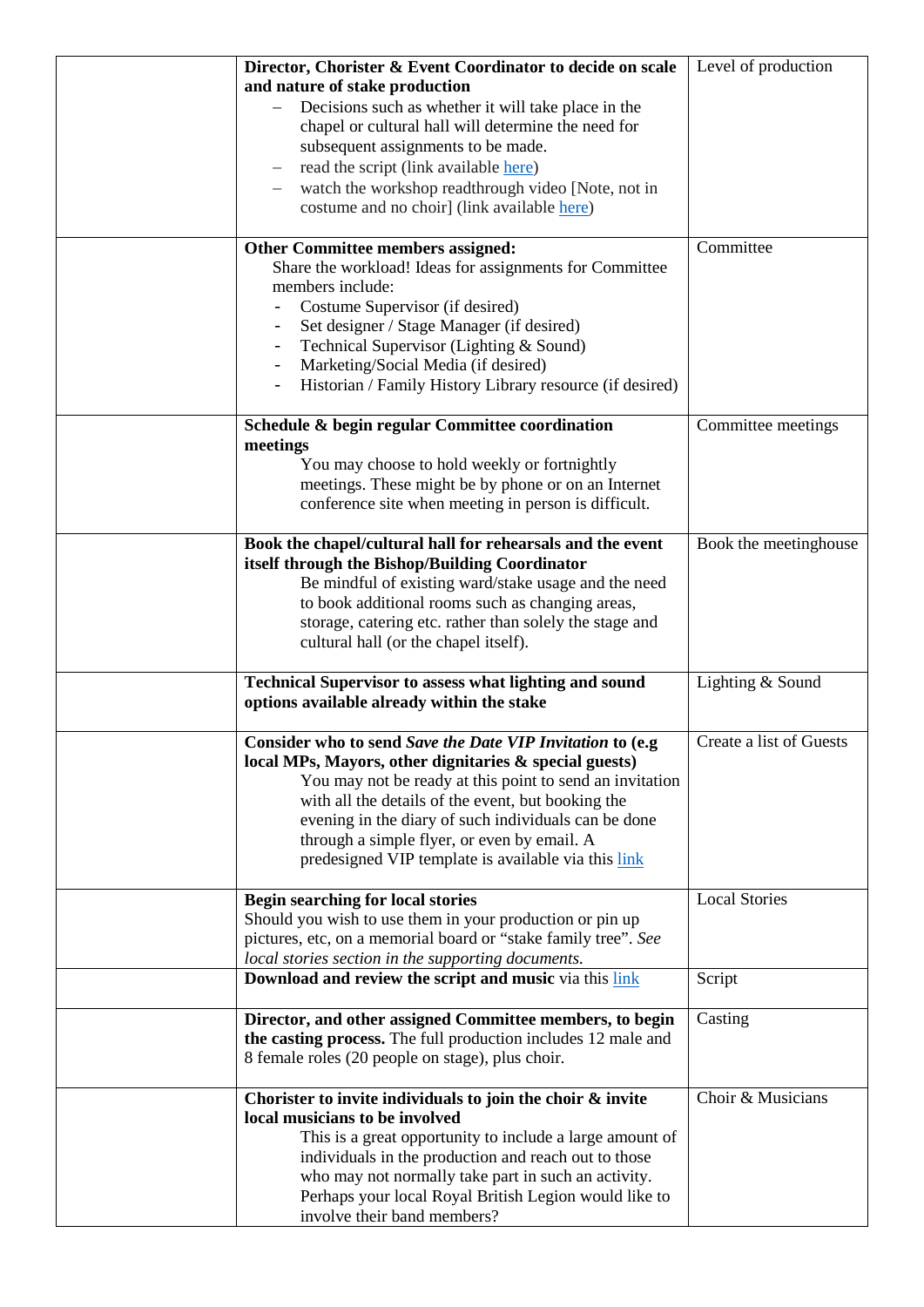| <b>August 2018</b>            | <b>Technical Supervisor to arrange any needed additional</b><br><b>Lighting &amp; Sound equipment</b>                                                                                                                                                                                      | Plan the Lighting $\&$<br>Sound |  |
|-------------------------------|--------------------------------------------------------------------------------------------------------------------------------------------------------------------------------------------------------------------------------------------------------------------------------------------|---------------------------------|--|
|                               | Review promotional materials (posters etc) you might like<br>to use in your stake. See ideas here and here.                                                                                                                                                                                | Posters                         |  |
|                               | Ask members to invite their family, friends and neighbours.                                                                                                                                                                                                                                | Awareness                       |  |
|                               | Consider the Interfaith outreach opportunities.                                                                                                                                                                                                                                            | Interfaith                      |  |
|                               | Consider how you will keep track of the numbers attending.                                                                                                                                                                                                                                 | Ticketing                       |  |
|                               | Begin local promotional campaign to raise awareness in the<br>stake.                                                                                                                                                                                                                       | Marketing                       |  |
|                               | Discuss social media ideas (Facebook, Instagram) from<br><b>National Public Affairs Team</b>                                                                                                                                                                                               | Social Media                    |  |
|                               | Send full, formal invitation to local MP, dignitaries and<br>other special guests                                                                                                                                                                                                          | Send VIP Invites                |  |
|                               | Cast and choir rehearsals to be scheduled<br>It may be helpful to schedule a start in September, after<br>summer holidays. Send materials for cast to learn.                                                                                                                               | Rehearsal schedule              |  |
| <b>September 2018</b>         | Begin rehearsals (cast, choir and crew)                                                                                                                                                                                                                                                    | Rehearsals begin                |  |
|                               | <b>Front of House planning</b><br>While the Director and other key Committee members will<br>concentrate on the content of the evening, don't forget to<br>ensure that attendees have a positive all-round experience by<br>thinking about parking, ushers, refreshments (if desired) etc. | Front of House                  |  |
| <b>October 2018</b>           | <b>Continue with rehearsals and Committee meetings</b>                                                                                                                                                                                                                                     |                                 |  |
| 2 <sup>nd</sup> November 2018 | Confirm attendance list of members, friends, VIP guests                                                                                                                                                                                                                                    | Attendee List                   |  |
|                               | Arrange catering, members to bring a plate, etc, if a<br>"munch & mingle" is desired.                                                                                                                                                                                                      | Catering                        |  |
| w/c 5 November                | Lighting & Sound equipment to be set up                                                                                                                                                                                                                                                    | Lighting & Sound                |  |
|                               | Set $\&$ props to be installed (if necessary)                                                                                                                                                                                                                                              | Set & props                     |  |
|                               | Ushers and carpark attendants (eg Youth) assigned                                                                                                                                                                                                                                          | Ushers                          |  |
|                               | Dress Rehearsal a few days before the event<br>Make sure to go through not only the script and<br>musical elements to the evening, but check at this point<br>that the experience of each attendee has been thought<br>about through Front of House preparations                           | Dress rehearsal                 |  |
| <b>1-11 November 2018</b>     | Reminders in each local unit's sacrament meetings of the<br>upcoming stake event                                                                                                                                                                                                           | Reminders                       |  |
|                               | <b>Stake Event - 11 Days of Remembrance:</b><br>"Voices of the Great War"                                                                                                                                                                                                                  |                                 |  |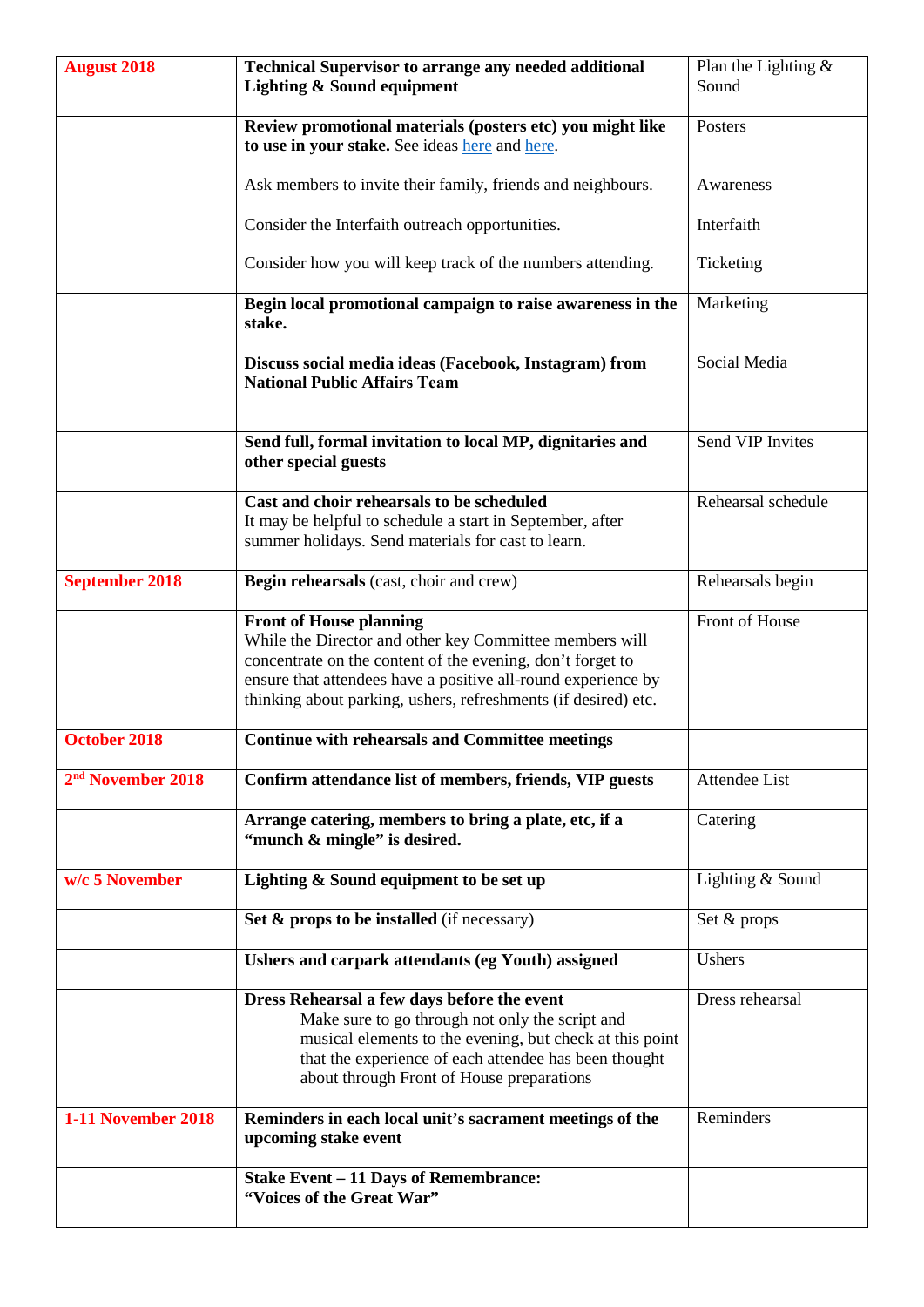# **Supporting Information —Guidance on Staging—**

#### **Alphabetically organised**

#### **Casting**

You may wish to invite members of the Stake to submit their interest, rather than casting being done on an invitation only basis. Casting should be done prayerfully, considering not only the talent and experience of those wishing to take part, but also the willingness to serve and spiritual desires of those who audition. Practical considerations, such as family commitments, should also be considered, with families encouraged to participate together wherever possible.

The casting/auditions process should be open, uplifting and a positive experience for all involved. If auditions are held, the objective of these should be to build the confidence of each participant and facilitate spiritual experiences as they read powerful materials created for the event.

#### *See section: Directing with love*

#### **Event Coordinator**

The Event Coordinator will oversee all aspects of planning for the event, including scheduling meetings, budget management, recommending individuals to be called/assigned to the organising committee and other key roles and providing leadership and support. This individual does not necessarily need to have an artistic background, but should be able to lead with love and understand the project from a wider perspective. Good relationships with local leaders will be key to the success of the event. It will also be important for the Event Coordinator to be in communication with the appropriate Priesthood Leaders, e.g. Bishop/Member of the High Council or Stake Presidency, depending on what the Stake Presidency wish.

The Event Coordinator focuses on the objectives of the activity and ensures that these are kept in mind at all times so that the purposes of the event are not lost. The Event Coordinator provides a link between the Director, Chorister and Stage Manager (who form the key artistic leadership team) and all other assigned individuals.

#### *See section: Directing with love*

#### **Choir**

The formation of a choir for the event should yield an opportunity for many members to participate in the event, as well as other groups from the local community.

#### **Committee**

The event Committee will counsel regularly about preparations and how plans for the event are ensuring that objectives are being met. More important than experience or skill in any particular area to which they are assigned, is a willing heart and desire to serve.

The Committee will meet regularly, either in person or via phone/internet. These meetings should be spiritually edifying in addition to being practical, with specific action points helping each individual to know how they can best serve.

#### *See section: Directing with love*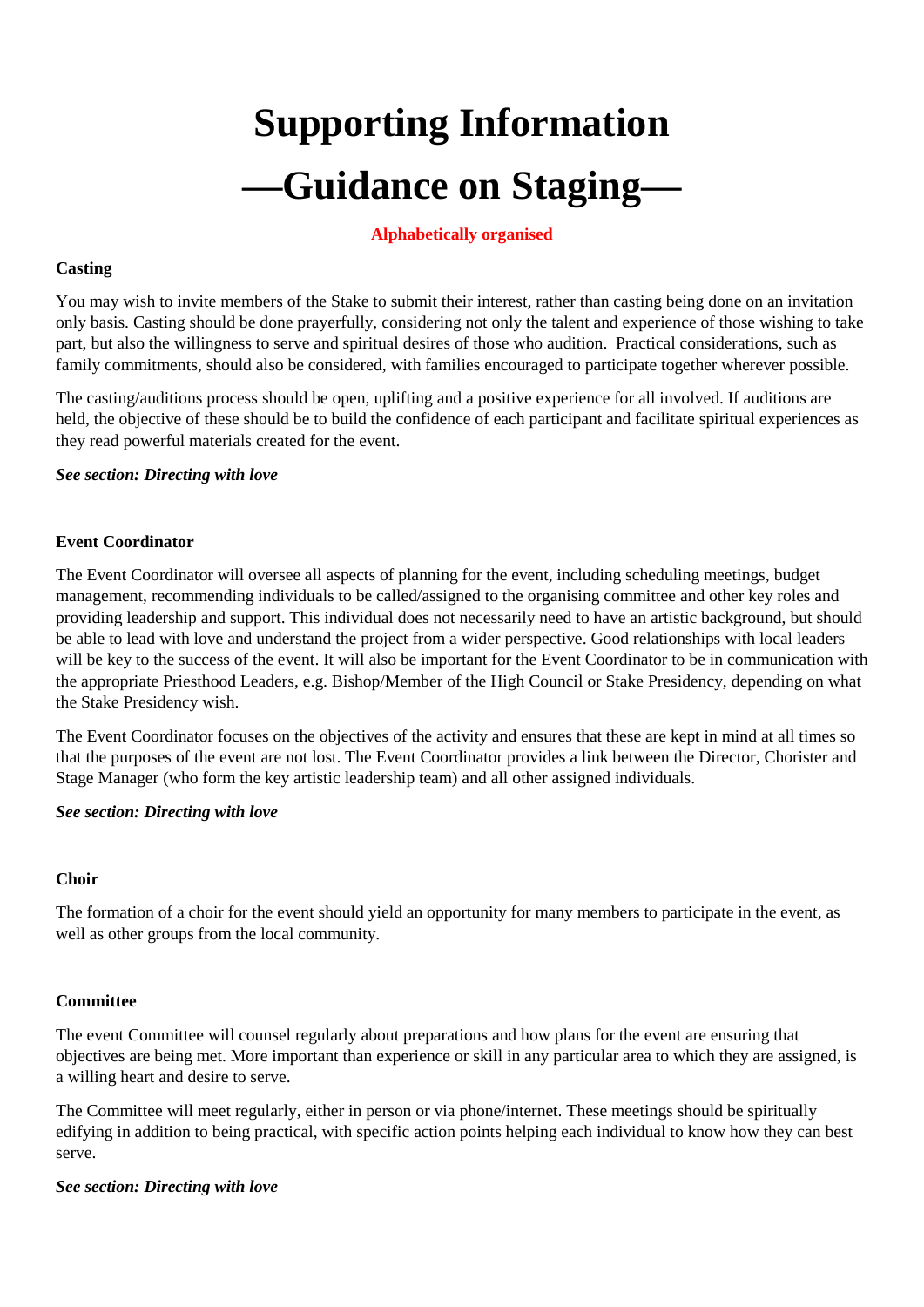#### **Director and Chorister**

The Director and Chorister will be the artistic leads for the event. In a spirit of close collaboration with others, the Director and Chorister will determine the portions of the script to be used, the musical items, the set and costume decisions and all other artistic content for the evening.

In doing this, the Director and Chorister should not lose sight of the needs of individuals participating in or attending the event. The Director and Chorister should ensure that both participants and audience members feel inspired and lifted by both participation in and attending the performance.

The Director particularly may want to view the workshop video provided [here](https://saleslabs.wistia.com/medias/t6duwejlka) for ideas of how scenes might be staged (Note this video was the Hyde Park cast's first rehearsal, and is a "rough cut" with no choir or costumes, but very useful to see the content and flow). Instructing actors to direct their dialogue straight out into the audience rather than to their scene partner(s) is an artistic choice that may be effective. Letters and narrations bear greater impact when said directly to the audience, whether to an imagined partner, or literally speaking directly to the audience members who are present. You may decide that the cast can have their scripts in their hands, that they may put down during their own scene, or bring up with them, depending on the style of production you choose to do.

You may wish to have your local Stake Music Director as the Chorister.

#### *See section: Directing with love*

#### **Directing with Love**

The Director and Chorister should consider the guidance below as the top priority, with best theatre and storytelling practices as merely an element for engaging the audience and transmitting the message. When in practice, these guidelines will produce the most artistically satisfying and spiritually impactful event possible.

#### *From the "Saviour of the World" production guidelines:*

*"*Fully realizing the spiritual potential of [the event] requires a unique approach to working with participants. Directors of traditional productions tend to focus primarily on telling the story of the play, the portrayal of characters, the artistry of theatrical elements, and so on. Leaders of Church productions should focus primarily on helping members and families spiritually prepare to share the gospel. Therefore, leaders should ensure that all aspects of rehearsals and performances are based on gospel principles of leadership, service, and brotherly love, and should include regular opportunities for gospel teaching and learning, the bearing of testimonies, and expressions of encouragement, support, and appreciation. The entire production effort should be a demonstration of the gospel in action, encouraging members to strive to "bear one another's burdens" [\(Mosiah 18:8\)](https://www.lds.org/scriptures/bofm/mosiah/18.8?lang=eng) and be "of one heart and one mind" [\(Moses 7:18\)](https://www.lds.org/scriptures/pgp/moses/7.18?lang=eng)."

Remember the 5 L's. Love, Learn, Lift, Listen, Lead.

#### **Eleven Days of Remembrance**

Across the UK from November 1 to November 11, the Church is sponsoring the 11 Days or Remembrance, in which each of the 11 days leading up (and including) to Remembrance Day is used to perform acts of service, to honour the memory of those who fought and died in The Great War. Each day has its own theme and supporting materials, based on the values that shine through in the historical letters and journals written by soldiers on The Front. These themes tie in beautifully to Duty to God and Personal Progress, with the added focus of turning our hearts to our fathers. Stake leaders may want to consider embracing these 11 days as a meaningful and powerful way to do good in the local community, to promote temple worship to all members but particularly our Youth and YSA, and even to share the 11 days concept and materials with those of other faith, community groups, local councils etc.

#### **Family History**

Consider how to promote the resource of your local Family History Library and local family history consultants to help members, friends and the whole local community seek out their WW1 ancestors in the lead-up to November.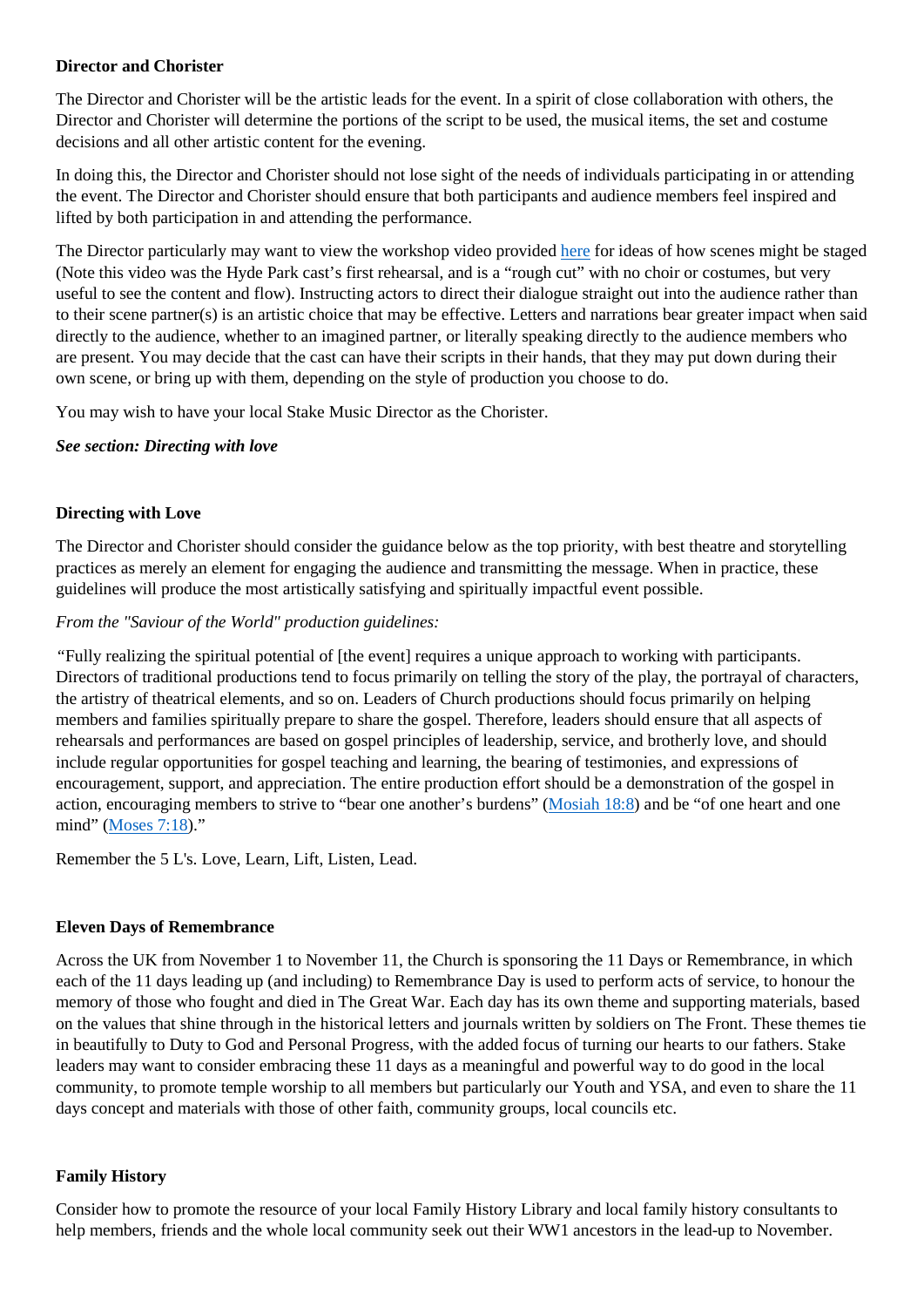#### **Front of House**

An individual or group should be assigned to welcome audience members to the chapel and help ensure a reverent and inviting environment. You may wish to have a video feed of the event in a side-room for young children who become restless, allowing the parents to continuing viewing and not feel unable to attend.

#### **Invited Guests**

You are encouraged to begin inviting VIPs (MPs, mayors, clergy, teachers, media, Royal British Legion, etc) as early as possible. You may wish to have a small gathering in a side-room before the performance begins, allowing VIPs to mingle with local church leaders and for those leaders to welcome guests to the building and performance. Your local Stake or Ward Public Affairs representative can assist with these preparations, using the contacts they have with local dignitaries and media to gain appropriate attendance and coverage of the event.

#### **Less Active Members**

Properly encouraged, our less active members and non-LDS family members may join the Saints socially in ways they may not ordinarily choose to. As the UK focuses on the 100 Year Anniversary of WW1, interest in genealogy will peak across all levels of British society, not necessarily as a token of faith, but as a point of social interest. The spirit of Elijah is an active force this year. As people's hearts are turned to their fathers, it is an ideal climate for stake and ward leaders to encourage less active members and part-member families to join the Saints in a local wreath laying ceremony, in WW1 genealogical efforts, in the 11 Days of Remembrance service programme, or in the stake devotional evening. These activities offer a unique "non preachy" opportunity to reach out, join arms, and do good together. As hearts are touched, there's no telling where it might lead.

#### **Lighting & Sound**

The technical aspects of the performance should be adapted according to the needs and resources of each stake and the skills of individuals within each area. Lighting and Sound should be used to help audience members focus on the words and messages being shared, rather than being a distraction. Ensure that sound levels are such that both spoken dialogue and songs can be heard throughout the audience.

#### **Local Stories**

On the night of the performance you may wish to create a memorial tree/display with photos, letters, journals, or other memorabilia of the WW1 ancestors who were soldiers/nurses etc of your local members of VIP guests. You might also wish to add a small scene in the suggested script with the story of a local soldier or other individual whose descendants now reside in your stake. There are endless possibilities. This should be done prayerfully and with consideration of the needs of your local stake. Your local historian or family history consultant is an ideal resource to help members locate these people and stories. You may wish to announce across the stake that you are seeking these stories, consider what people provide, and adapt your November devotional to include these (and use your stake social media, Facebook, Instagram etc as a forum for members to share these stories with others).

#### **Marketing**

Publicity for the event should have two focuses: 1 – an internal effort aimed at local members, 2 – an external campaign inviting local people to attend. Your stake public affairs director can advise and provide resources to assist in this effort. If your stake doesn't have a stake public affairs director, help is available from [watsond@ldschurch.org.](mailto:watsond@ldschurch.org)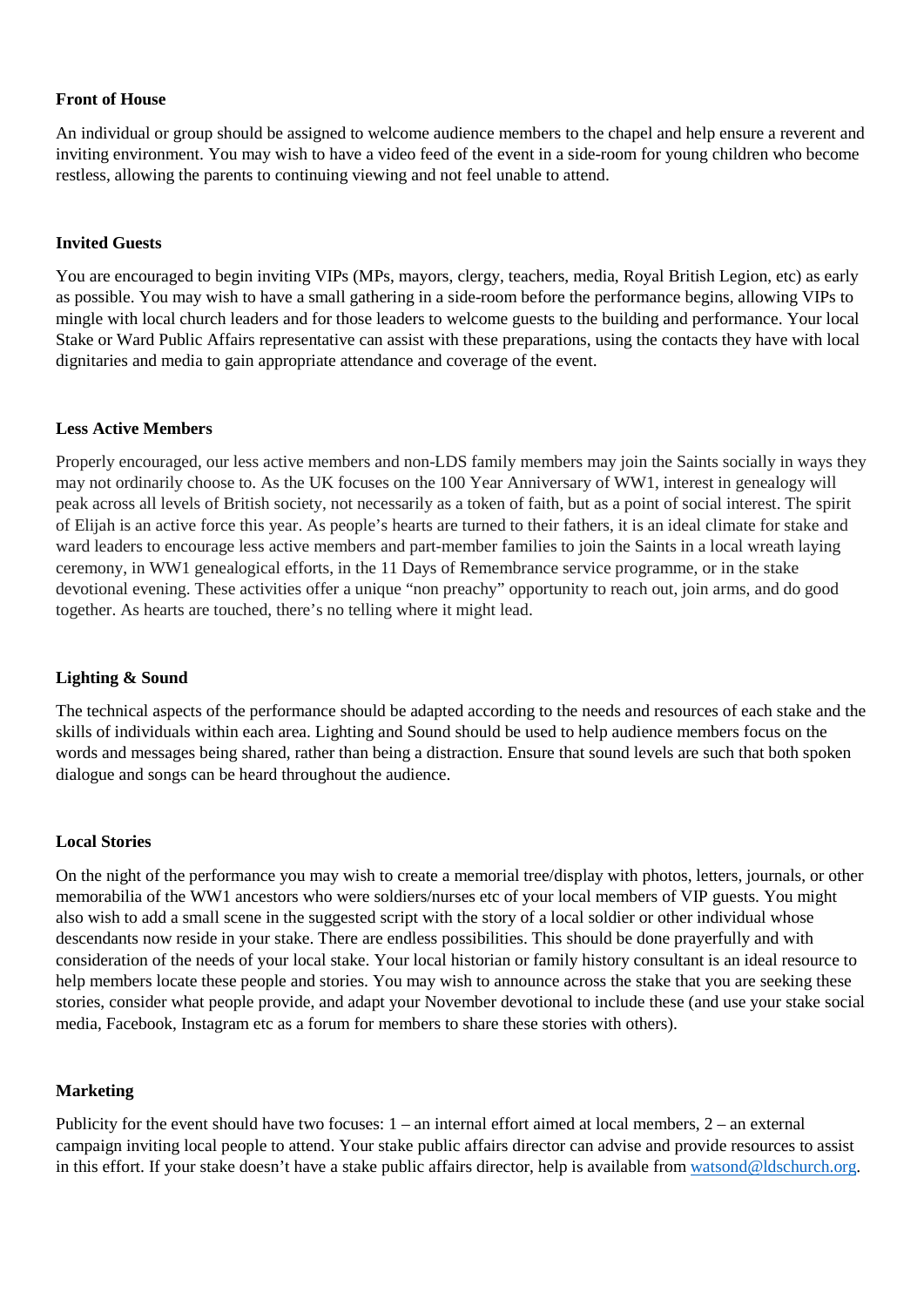#### *Internal promotion*

Ensure posters are displayed at all local units as soon as possible. Encourage participation in the auditions for speaking roles and for members to join the choir. Local Bishops might consider announcing the event is happening as soon as materials are made available (July) and then regularly remind the congregation of the event over the coming months.

#### *External promotion*

Working with Public Affairs specialists, utilise opportunities to advertise the 11 Days of Remembrance programme and/or your stake's Voices of the Great War devotional through local print and online newspapers, blogs, local radio and with posters in shops and other community venues. These efforts could generally be focused during the two months leading up to the event and linked with the 11 Days of Service initiative, inviting local people to join with members in remembering their ancestors through service.

#### **Musicians**

Though the presentation will be possible with just piano accompaniment, you may wish to also include other musicians, particularly violin, viola or cello. Vocal music, and 8-piece Orchestral Music is available. There will also be a pre-recorded track available to download in the upcoming months. Please tell your stake public affairs director if you like a copy of this music.

#### **Script**

There is a full script available via this [link.](https://www.mormonnewsroom.org.uk/multimedia/file/Script-Voices-of-the-Great-War.pdf) This script has been prayerfully prepared and the stories shared are taken from real historical journal entries, letters and diaries of real-life individuals from the WW1 era. You may decide to do the entire production, or simply do it as a stage reading in the chapel. You may choose to perform parts of the script or make your own adaptations for your local unit (see next Section for guidance should you wish to create your own production). You may also decide to shorten the script where needed by removing scenes as necessary. However, it is not encouraged to cut lines within scenes themselves. As mentioned in the *Local Stories* section, you may also wish to consider adding, or replacing, a scene with the story of a local veteran from WW1 or other individuals from the period. Whether you decide to create your own script or use the prepared script (55 minutes long), we recommend the total devotional run no longer than 90 minutes.

#### **Stage Manager**

A Stage Manager should be assigned to work alongside the Event Coordinator and Director. The Stage Manager will liaise with the performers, print and copy scripts, coordinate with sound and lighting, book rehearsal venues and other such tasks. For the performance itself, the Stage Manager will give cues to sound and lighting operators and assist the cast members with any 'backstage' concerns. *See section: Directing with love*

#### **Staged Reading**

You may decide to keep the production simpler, and allow the performers to do it with their script in hand in the cultural hall or Pulpit with music, or you may decide to do it fully staged with costumes etc

#### **Temple**

If properly encouraged, our members may do more family history research and temple service in 2018 than any recent time. The reason is that as the UK focuses on the 100 Year Anniversary of WW1, interest in genealogy will peak across all levels of British society, and across all faiths. The spirit of Elijah is an active force this year. As people's hearts are turned to their fathers, it is an ideal climate for stake and ward leaders to encourage members to seek out their WW1 ancestors and complete their saving ordinances in the temple. Youth and YSA leaders may find this particularly compelling because both age groups are required to take ancestors through every ordinance, and efforts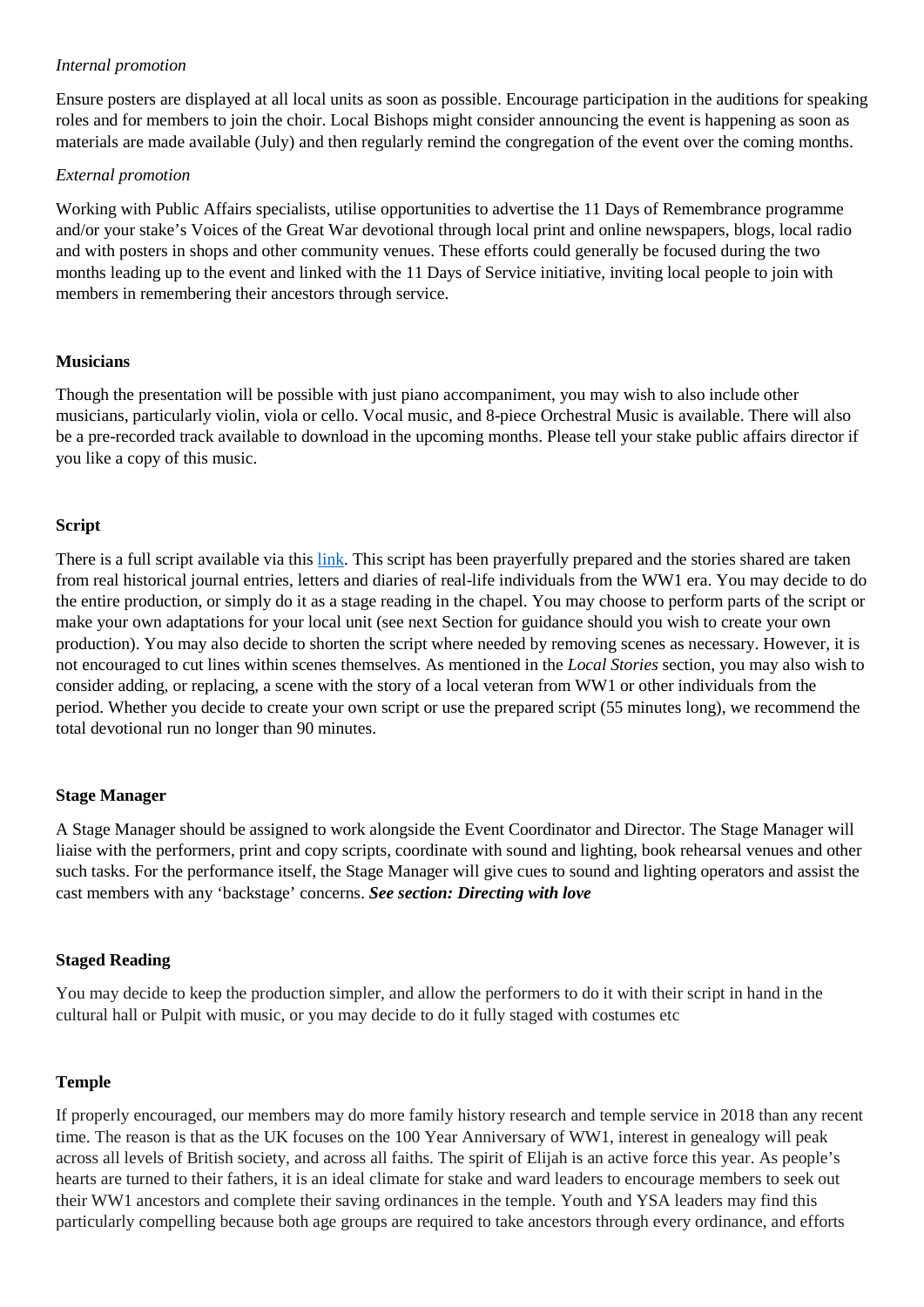could be made to identify WW1 ancestors, give priests with temple recommends the opportunity to perform the baptisms in the temple for these people, and have endowed YSAs complete the initiatories, endowments and sealings. Then should they attend a wreath laying ceremony on November 11, or as wards observe the two minute silence in their sacrament meetings, it can be these actual people that our Youth, YSA and adult members remember as family. This could change forever how our young people connect to the temple, and how they commemorate Remembrance Day for the rest of their lives. If they involve their friends in the research element, it is possible many opportunities for gospel discussions and member missionary work will result.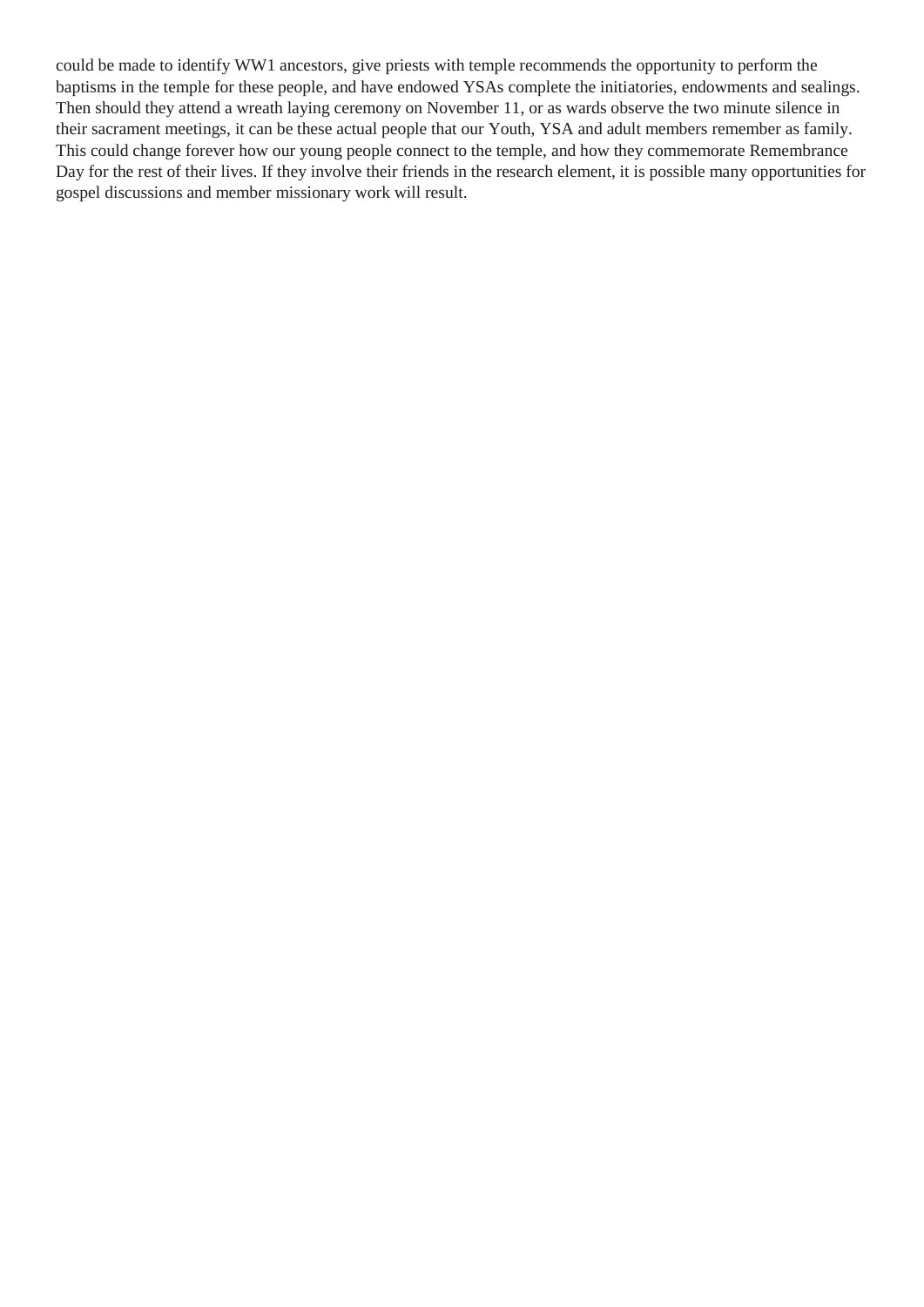## **—Suggested Programme—**

A full-length script and supporting music is available to download, however if you would like to create your own event, there are some creative ideas you may wish to use below. At the bottom of the document are some additional resources that you may find helpful.

Whether you decide to create your own script, or use the prepared "Voices of the Great War" script, the production should run no longer than 90 minutes. The script has a running time of just under 60 minutes.

The Guidance on Staging/Supported information notes will be helpful to refer to throughout your rehearsal and organisational process, particularly the section "Directing with Love".

### *Guidance for creating your own programme*

#### *(rather than using the pre-written script)*

When thinking about readers, you may consider having every age and gender represented. You might have opportunity for a primary age boy or girl to read a letter, to involve young men and young women, Relief Society Members, Melchizedek Priesthood holders—those younger and older. It may also be nice to ask local service men and women to get involved, including your local Armed Forces or Royal British Legion. For example, if you have a letter from a Nurse who served during WW1, it might be nice to have their letter read by an actual nurse in your Stake to stand in their shoes, etc. You should seek the guidance of the Holy Ghost to choose among the many creative possibilities and do what is appropriate for your Stake and how you can best honour those who have gone before.

A few things to remember: the letters we have suggested are merely suggestions. The most powerful letters you could use may be that of local service men and women during WW1, or of ancestors of those in your Stake. You could try and obtain these either through online research, through your family history representative to identify descendants of those named on the cenotaphs in your local area, or even requesting local members share family history stories that may be appropriate.

| <b>Suggested Length of Time</b> |                | <b>Description</b>                                                                                                                                                                                                                                                                                      |
|---------------------------------|----------------|---------------------------------------------------------------------------------------------------------------------------------------------------------------------------------------------------------------------------------------------------------------------------------------------------------|
| 15 minutes                      | <b>Prelude</b> | <b>Ideas</b><br>Pianist, or if a violinist, cellist, etc in the ward or<br>$\bullet$<br>community who would like to play – potential scores<br>suggested in pack<br>Include a playlist that can be played over the speaker system<br>$\bullet$<br>in pack<br>World War I imagery projected<br>$\bullet$ |
| $3 - 5$<br><b>Minutes</b>       | <b>Opening</b> | <b>Ideas</b><br>A group of young and middle aged men, in uniform<br>$\bullet$<br>enter the chapel at start time singing WWI songs –                                                                                                                                                                     |

Visuals can be a powerful tool. You may wish to project images throughout the evening, if you so choose, it's important to ensure they complement the presentation whilst people read or music is being played etc.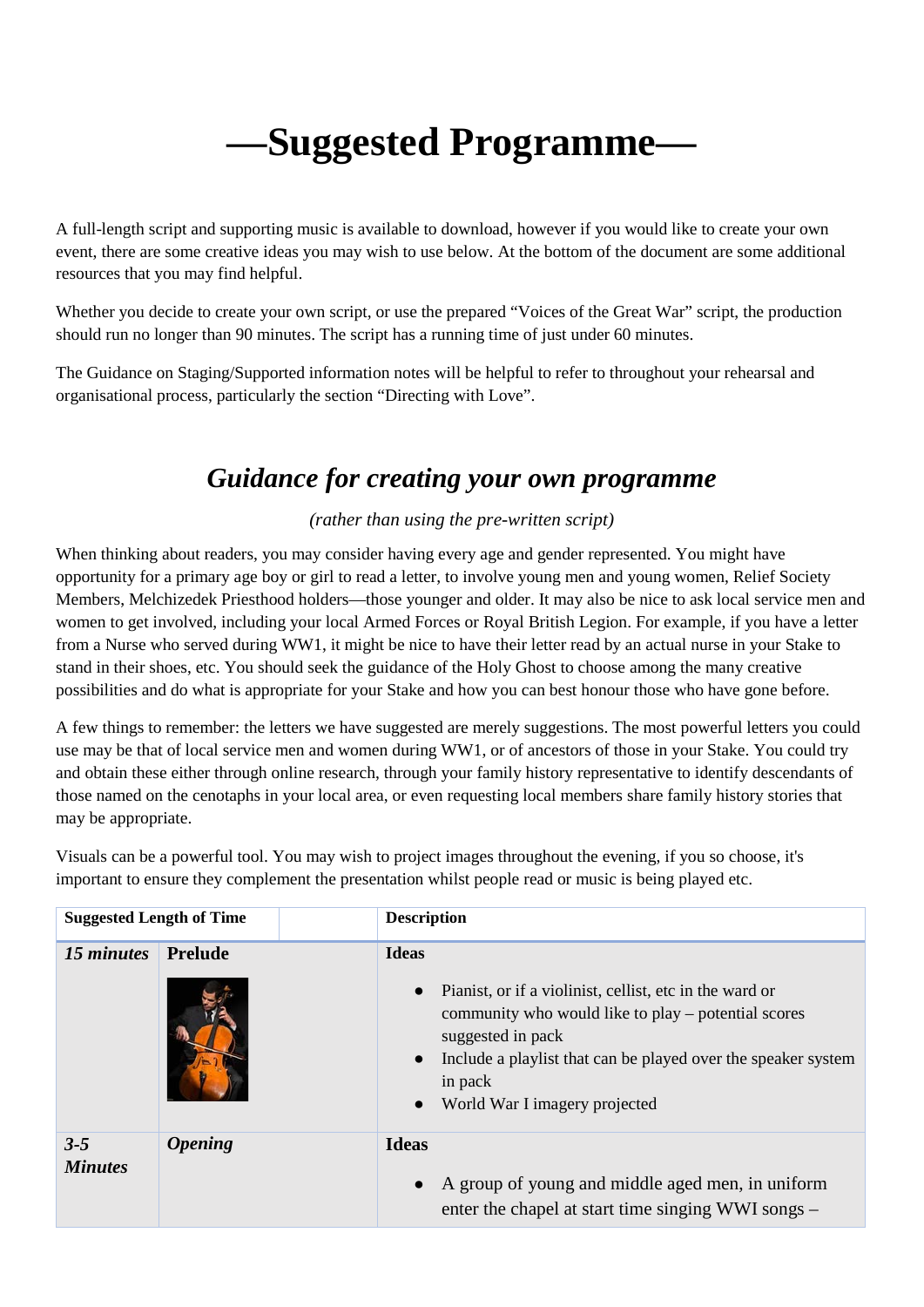|               |                                           | walk down the aisles singing – gather together at the<br>front, and sing two or three short songs<br>If a smaller unit $-$ could begin with soloist entering, in<br>$\bullet$<br>uniform, walk to the front singing and take the stand.<br>Sing a few songs.<br>"Flash mob style" – could work in uniform or in<br>contemporary clothing, mingling with audience, and<br>when given the nod to begin, one person stands and<br>starts to sing, others join them. They make their way to<br>the front. Could work either in contemporary clothing,<br>or in Uniform (Solider, Nurse, Ammunition/Factory<br>worker, etc) |
|---------------|-------------------------------------------|------------------------------------------------------------------------------------------------------------------------------------------------------------------------------------------------------------------------------------------------------------------------------------------------------------------------------------------------------------------------------------------------------------------------------------------------------------------------------------------------------------------------------------------------------------------------------------------------------------------------|
| 3 minutes     | Welcome                                   | Welcome, acknowledging why we are all here this evening,<br>recognising any local dignitaries or special guests attending,<br>and inviting us to offer a prayer of remembrance and gratitude.<br>Welcome could be done by the Stake President                                                                                                                                                                                                                                                                                                                                                                          |
|               | <b>Congregational Hymn</b>                | See Song Suggestions                                                                                                                                                                                                                                                                                                                                                                                                                                                                                                                                                                                                   |
|               | <b>Prayer</b>                             | Prayer could also be offered by a visitor of another<br>denomination                                                                                                                                                                                                                                                                                                                                                                                                                                                                                                                                                   |
| 5 minutes     | <b>Narration</b>                          | Brief narration on Signing up for War                                                                                                                                                                                                                                                                                                                                                                                                                                                                                                                                                                                  |
|               | <b>Reading</b>                            | Letter/journal Entry shared – Mothers experience of her son<br>singing up to war, a soldier sharing his experience of signing<br>up-many such real accounts exist. See additional resources<br>at the bottom                                                                                                                                                                                                                                                                                                                                                                                                           |
| 10<br>minutes | Narration                                 | Introducing the next section on present day youth honouring<br>the fallen                                                                                                                                                                                                                                                                                                                                                                                                                                                                                                                                              |
|               | <b>YOUTH HONOUR THE</b><br><b>FALLEN:</b> | <b>Ideas</b><br>Shared by local units' youth (young men and young<br>∉<br>women) They project images of their great grandfather<br>or great, great uncle and tell the audience about them.                                                                                                                                                                                                                                                                                                                                                                                                                             |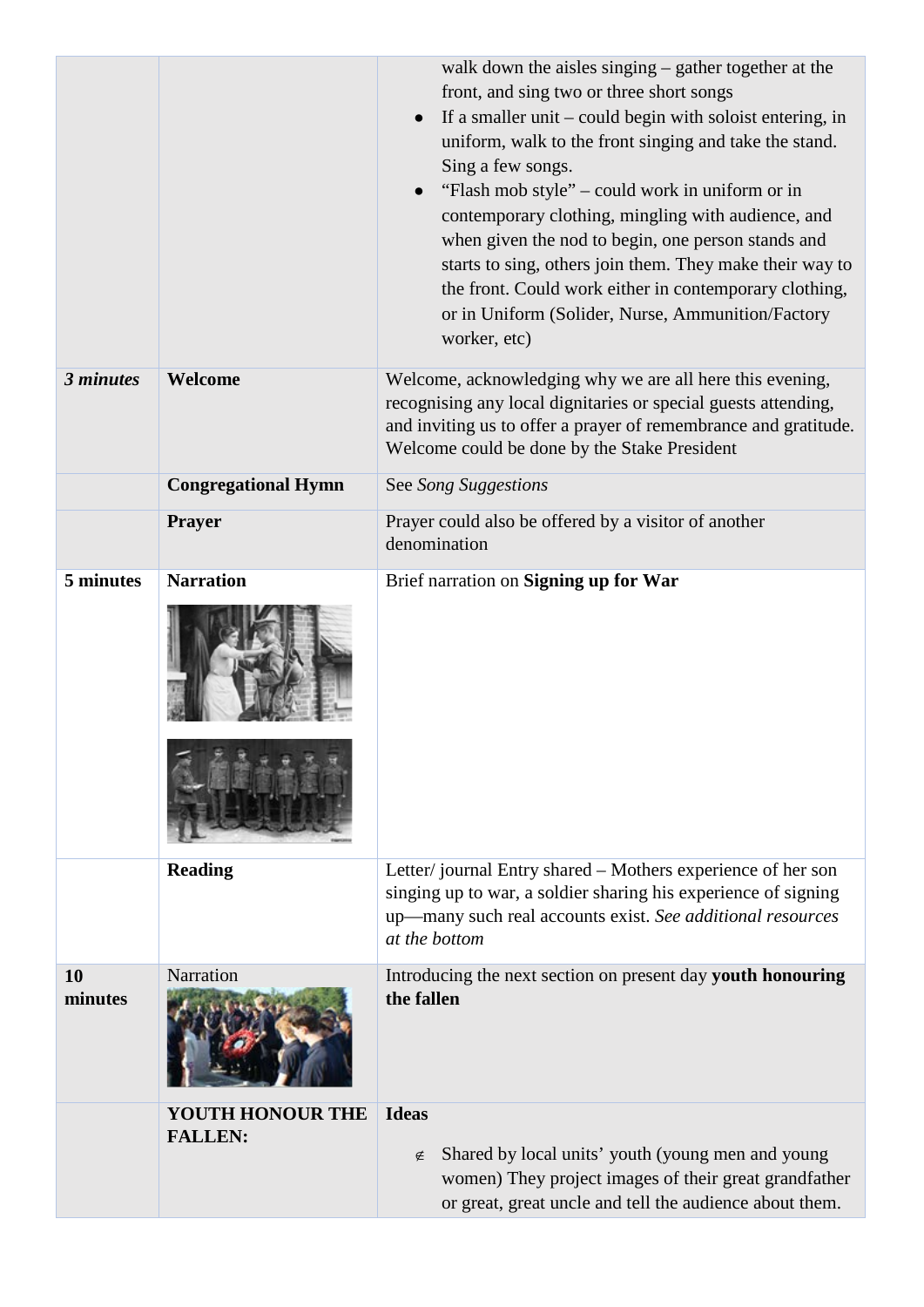|              |                                                                                                                                                                                                                                                                                                                         | If no personal connection for youth then then someone<br>$\notin$                                                                                                                                                                                                                                                                                                                                                                                                                                                                                                                                                                                                                                                                                              |
|--------------|-------------------------------------------------------------------------------------------------------------------------------------------------------------------------------------------------------------------------------------------------------------------------------------------------------------------------|----------------------------------------------------------------------------------------------------------------------------------------------------------------------------------------------------------------------------------------------------------------------------------------------------------------------------------------------------------------------------------------------------------------------------------------------------------------------------------------------------------------------------------------------------------------------------------------------------------------------------------------------------------------------------------------------------------------------------------------------------------------|
|              |                                                                                                                                                                                                                                                                                                                         | in ward researched local fallen soldiers. 3-5 local<br>stories                                                                                                                                                                                                                                                                                                                                                                                                                                                                                                                                                                                                                                                                                                 |
|              | <b>Narration</b>                                                                                                                                                                                                                                                                                                        | Link to last section and introduce next - How the Men<br>would sing songs to keep their spirits up                                                                                                                                                                                                                                                                                                                                                                                                                                                                                                                                                                                                                                                             |
| $5 - 7$ mins | <b>Musical Item: Potential</b><br><b>Song Suggestions:</b><br>From the trenches or to<br>keep a smile on<br>It's a Long way to<br>Tipperary<br>Pack Up Your Troubles<br>Hanging on the Old<br><b>Barbed Wire</b><br>We're here because we're<br>here<br>Take Me Back to Dear<br>Old Blighty<br><b>Gassed Last Night</b> | Option to get congregation to join in - if local leaders<br>∉<br>feel appropriate<br>Ideas: Between 3 to 15 soldiers in uniform (members)<br>∉<br>who take the audience through a melody of songs<br>which the soldiers would have sung at the front.<br>Women singing in the munition's factory; they sang to<br>∉<br>cheer the widows who worked there whose husbands,<br>all sailors, had just been killed<br>Both comic and rousing songs from the front<br>∉<br>interwoven with poignant monologues/duologues about<br>the incredible bond of friendship and camaraderie men<br>spoke and wrote of during WWI. Rest of group hums<br>under the spoken words.<br>Staging idea: we see men building "trench" with<br>∉<br>sandbags as they sing/speak to us |
|              | <b>Narration</b>                                                                                                                                                                                                                                                                                                        | Narrator(s) link to last section and introduce next:                                                                                                                                                                                                                                                                                                                                                                                                                                                                                                                                                                                                                                                                                                           |
|              |                                                                                                                                                                                                                                                                                                                         | <b>COURAGE IN THE DARKNESS</b>                                                                                                                                                                                                                                                                                                                                                                                                                                                                                                                                                                                                                                                                                                                                 |
| 7 minutes    | <b>LETTERS FROM THE</b><br><b>FRONT - "COURAGE</b><br>IN THE DARKNESS"                                                                                                                                                                                                                                                  | Duologues of letters shared between loved ones, perhaps using<br>the same characters from previous scenes:<br>Soldier and Mother<br>∉<br>Letters between Husband and Wife<br>Father to Son                                                                                                                                                                                                                                                                                                                                                                                                                                                                                                                                                                     |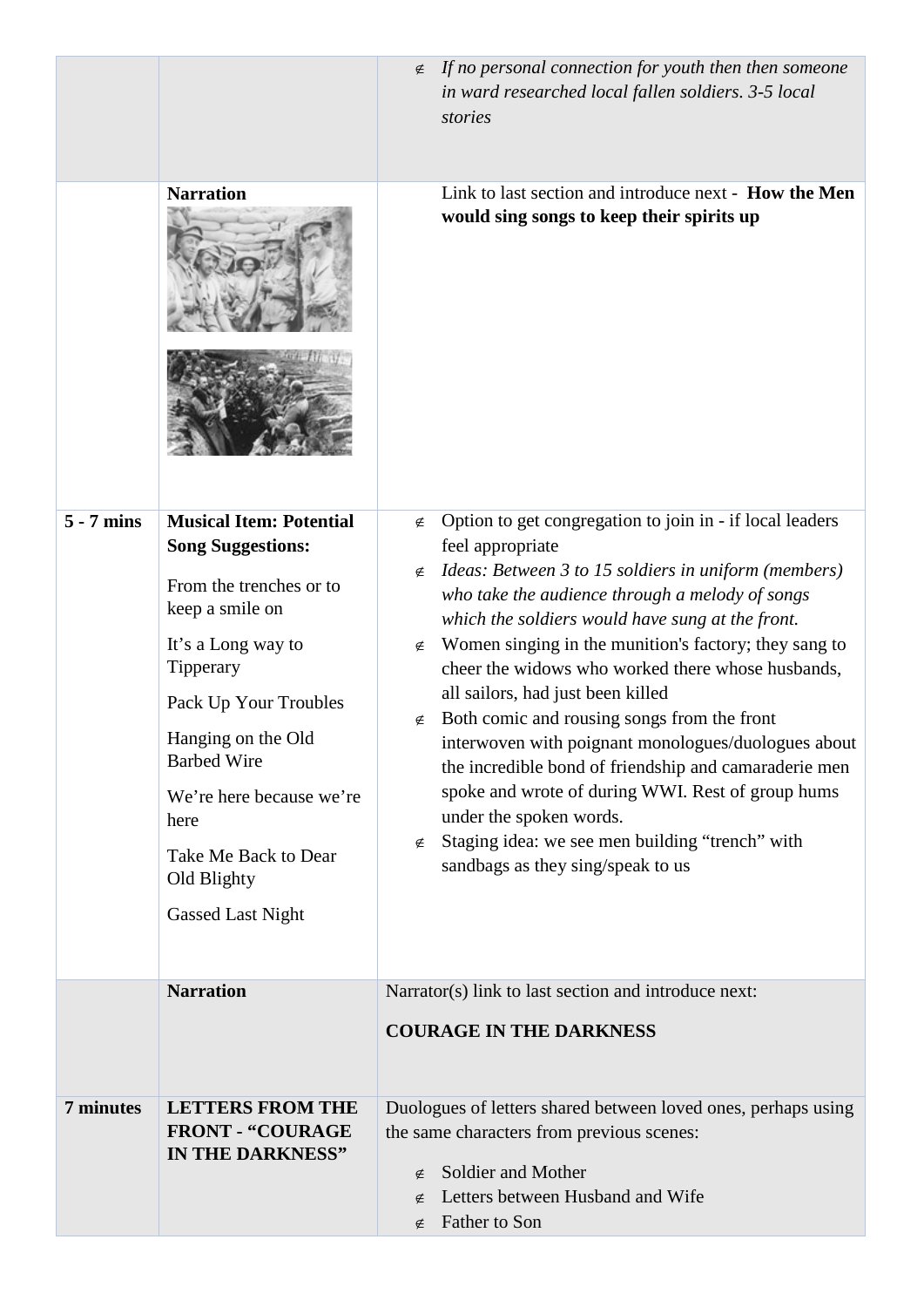|               |                      | Etc<br>$\notin$<br>Musical Item: Female soloist - 'Keep the Home Fires<br>∉<br>Burning'<br>Good resource: Letters to loved ones:<br>∉<br>https://www.iwm.org.uk/history/letters-to-loved-ones                                                                                                                                                                                                                                                                                                                                                                                                                                                                                               |
|---------------|----------------------|---------------------------------------------------------------------------------------------------------------------------------------------------------------------------------------------------------------------------------------------------------------------------------------------------------------------------------------------------------------------------------------------------------------------------------------------------------------------------------------------------------------------------------------------------------------------------------------------------------------------------------------------------------------------------------------------|
|               | <b>Narration</b>     | Narrator(s) links to last section and introduce next:                                                                                                                                                                                                                                                                                                                                                                                                                                                                                                                                                                                                                                       |
|               |                      | ON THE FUTILITY, BUT ALSO THE HOPE, BEAUTY,<br>KINDNESSES AND LIGHT FOUND EVEN IN THE<br><b>DARKEST TIMES</b>                                                                                                                                                                                                                                                                                                                                                                                                                                                                                                                                                                               |
|               | <b>Musical Item</b>  | <b>Potential:</b> "I Vow to Thee My Country" by choir                                                                                                                                                                                                                                                                                                                                                                                                                                                                                                                                                                                                                                       |
| 5 minutes     | <b>Guest Speaker</b> | You may wish to invite a local dignitary – such as the<br>Mayor, British Legion Representative, etc to speak on the<br>fallen local service men and women                                                                                                                                                                                                                                                                                                                                                                                                                                                                                                                                   |
| 10<br>minutes | <b>Narration</b>     | How we as a local stake are honouring all the local fallen                                                                                                                                                                                                                                                                                                                                                                                                                                                                                                                                                                                                                                  |
|               | alamy stock photo    | from the Great War<br>Ideas:<br>Old Looking Book in which the names of the local<br>∉<br>fallen are written and honoured and remembered. Book<br>introduced early and utilised throughout evening<br>A "remembrance tree" with labels/poppies on, in which<br>∉<br>each label/poppy has the name and date of a local<br>fallen soldier (labels could be added throughout the<br>event a specified times)<br>Poppies with names of local fallen on could be used<br>∉<br>creatively at end (each poppy represents a soldier)<br>Uniform on a tailors dummy that has tags with names<br>∉<br>of local fallen soldiers attached to it<br>Local member or youth could put together a short<br>∉ |
|               |                      | PowerPoint/video with names on it (up to 3 mins),                                                                                                                                                                                                                                                                                                                                                                                                                                                                                                                                                                                                                                           |